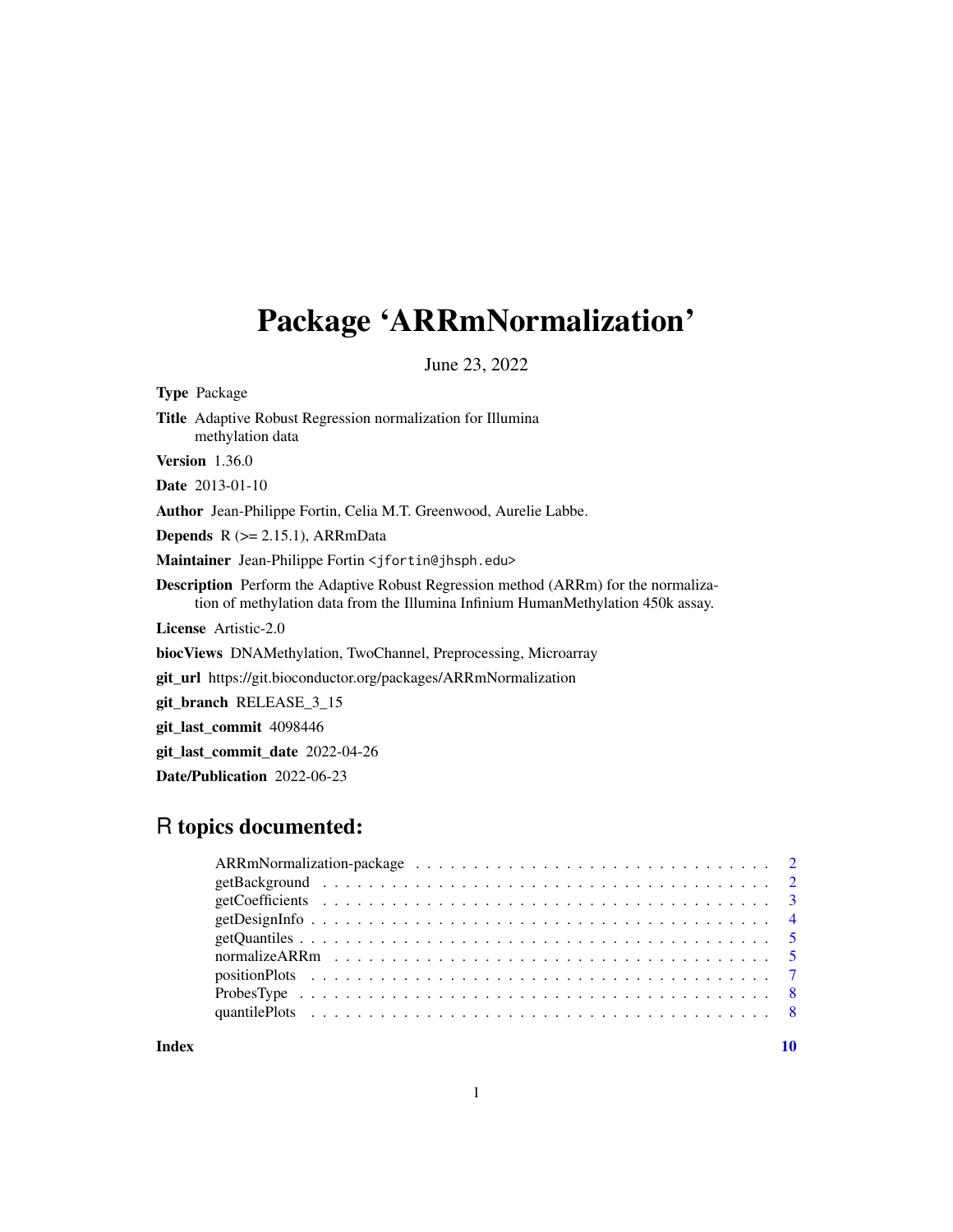```
ARRmNormalization-package
```
*ARRm normalization for Illumina methylation data*

#### Description

Normalize Illumina methylation data from the Infinium HumanMethylation 450k assay with the Adaptive Robust Regression method. The normalization takes care of background intensity, dye bias, chip effects and spatial positions. The normalization can be applied to Beta values, M-values or other metrics as well.

# Author(s)

Jean-Philippe Fortin <jfortin@jhsph.edu> Celia M.T. Greenwood <celia.greenwood@mcgill.ca> Aurelie Labbe <aurelie.labbe@mcgill.ca>

<span id="page-1-1"></span>getBackground *Estimate background intensity from the negative control probes*

#### **Description**

This function estimates background intensity for the two colors by taking the median of the negative control probes in each color channel.

#### Usage

```
getBackground(greenControlMatrix, redControlMatrix)
```
# Arguments

greenControlMatrix

matrix of negative control probes intensities in the green channel. Rows are probes, columns are samples.

redControlMatrix

matrix of the negative control probes intensities in the red channel. Rows are probes, columns are samples.

# Value

Returns a data. frame with two columns; "green" contains the background intensity in the green channel for each sample and "red" contains the background intensity in the red channel for each sample

#### Author(s)

Jean-Philippe Fortin <jfortin@jhsph.edu>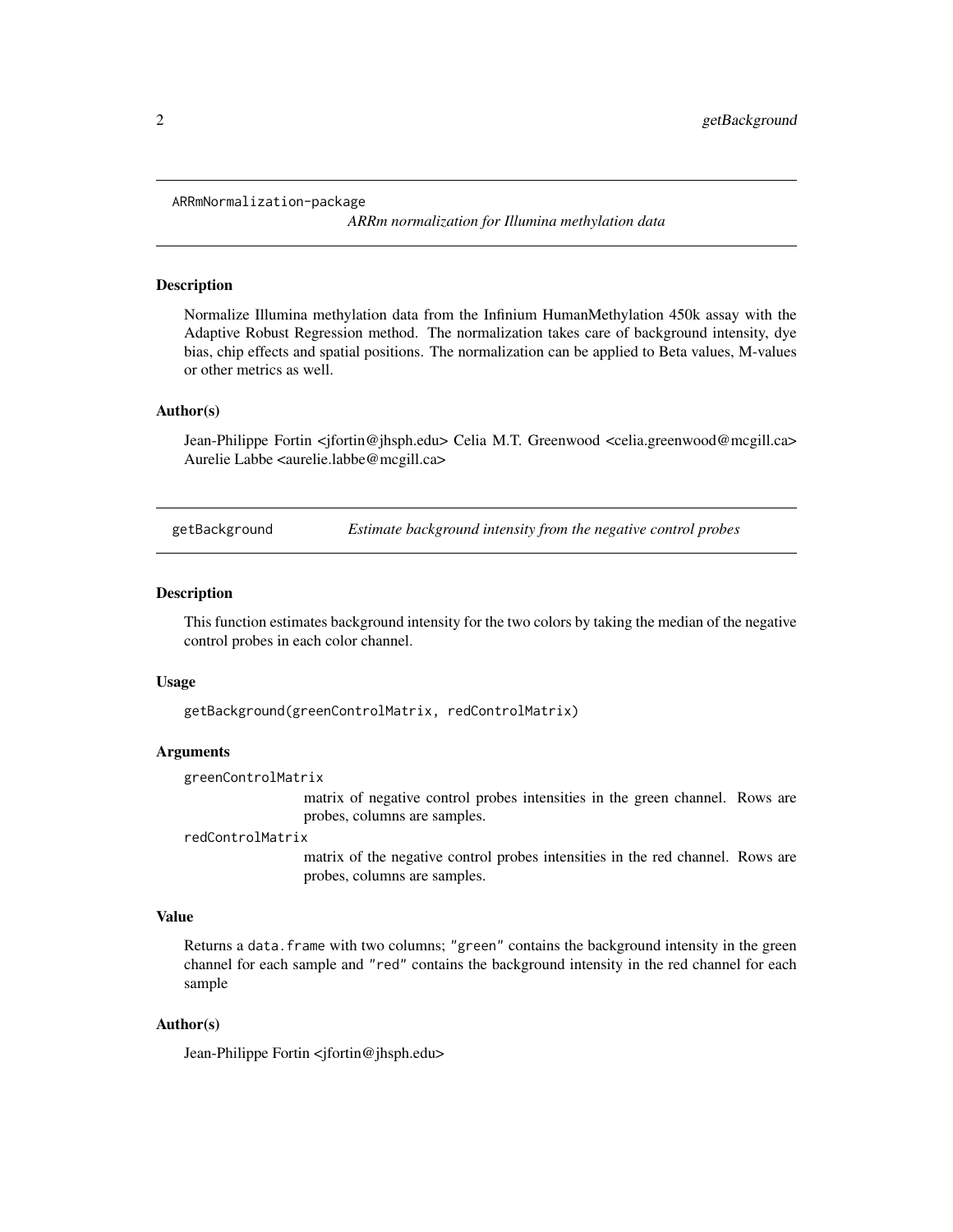# <span id="page-2-0"></span>getCoefficients 3

#### Examples

```
data(greenControlMatrix)
data(redControlMatrix)
getBackground(greenControlMatrix,redControlMatrix)
```
getCoefficients *Return the coefficients from the ARRm linear model*

#### Description

For each probe type, it returns the coefficients of the linear model used in the ARRm normalization. Since the model is applied to each percentile separately, different coefficients are returned for every percentile. Residuals are returned as well.

#### Usage

getCoefficients(quantiles,designInfo,backgroundInfo,outliers.perc=0.02)

#### Arguments

| quantiles  | A list containing three matrices. "\$green", "\$red" and "\$II" must contain<br>respectively the matrices of percentiles obtained from a "betaMatrix" for the<br>Type I Green probes, Type I Red probes and Type II probes. See getQuantiles. |
|------------|-----------------------------------------------------------------------------------------------------------------------------------------------------------------------------------------------------------------------------------------------|
| designInfo | matrix returned by getDesignInfo                                                                                                                                                                                                              |
|            | backgroundInfo matrix returned by getBackground                                                                                                                                                                                               |
|            | outliers, perc Percentage of outliers to be removed in the regression. By default, set to 0.02                                                                                                                                                |

# Value

Returns a list containing three lists of coefficients for each probe type. (\$green to access coefficients for Type I green probes, \$red to access coefficients for Type I red probes and \$II to access coefficients for Type II probes). Each list of coefficients contains five subfields. res is a matrix of residuals for the linear model across percentiles (a vector of residuals for each percentile), background.vector is a vector containing the regression coefficients for background intensity across percentiles; dyebias.vector is a vector containing the regression coefficients for dye bias across percentiles; chip.variations is a matrix of chip variations estimated by the linear model; rows correspond to percentiles, columns correspond to chips; position.variations is a matrix of position deviation from the chip mean estimated by the linear model; rows correspond to percentiles, columns correspond to positions.

#### Author(s)

Jean-Philippe Fortin <jfortin@jhsph.edu>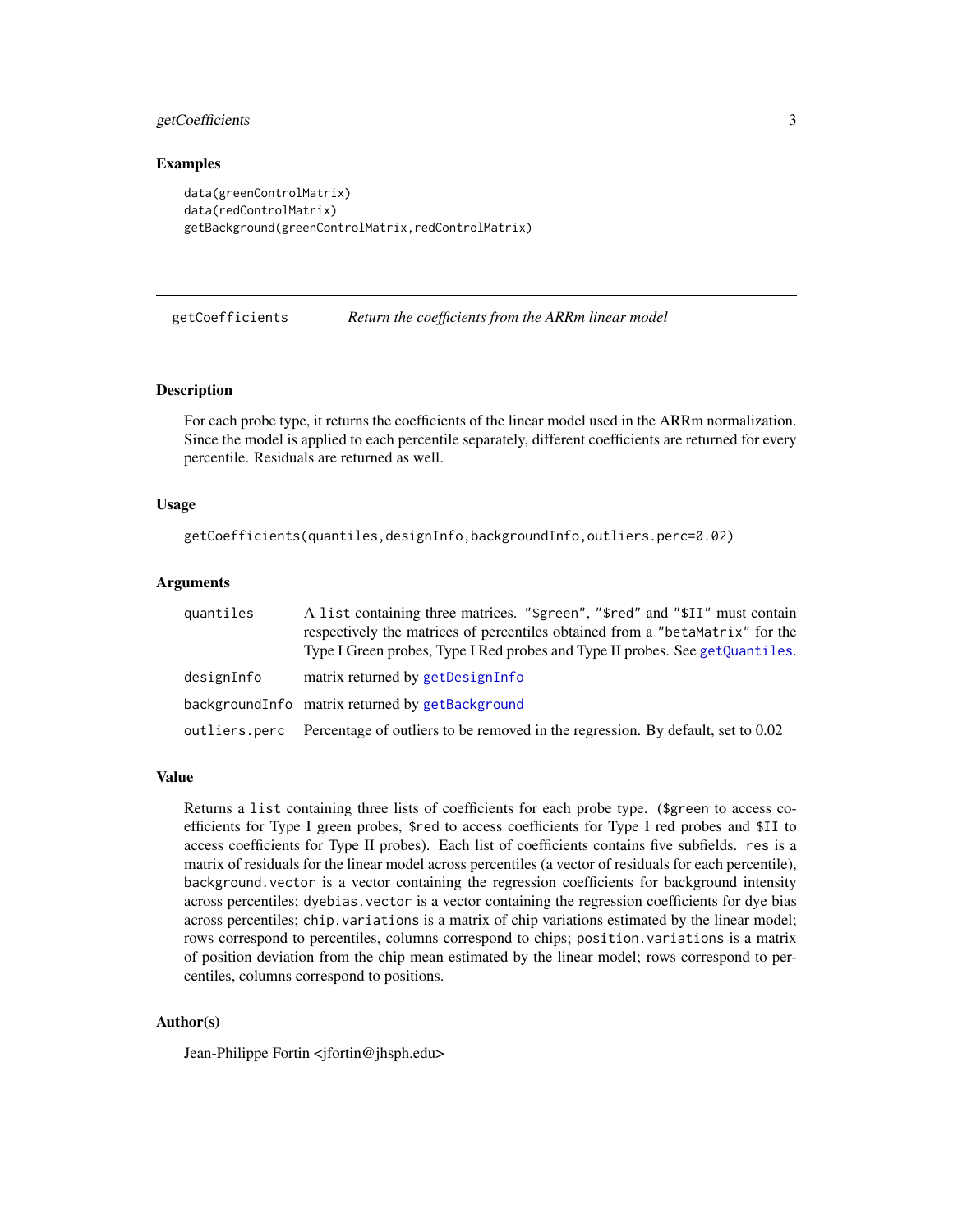# Examples

```
data(greenControlMatrix)
data(redControlMatrix)
data(sampleNames)
data(betaMatrix)
backgroundInfo=getBackground(greenControlMatrix,redControlMatrix)
designInfo=getDesignInfo(sampleNames)
quantiles=getQuantiles(betaMatrix)
coefficients=getCoefficients(quantiles,designInfo,backgroundInfo)
```
<span id="page-3-1"></span>getDesignInfo *Build the chip and position indices*

#### Description

If a vector of sample names of the form "6793856729\_R03C02" is given, the function builds a data frame containing chip and position indices for the samples. If no samples names are provided by the user but explicit postion and chip vectors are provided, the data frame is built with these explicit indices.

#### Usage

```
getDesignInfo(sampleNames = NULL, chipVector = NULL, positionVector = NULL)
```
#### Arguments

| sampleNames | Names of the samples of the form "6793856729 R03C02" (Chip ID, Row, Col-<br>umn) |
|-------------|----------------------------------------------------------------------------------|
| chipVector  | Numeric vector of chip indices (one chip contains 12 samples)                    |
|             | position Vector Numeric vector of on-chip position indices (between 1 and 12)    |

# Value

A data.frame containing a column named chipInfo containing the chip indices, a column named positionInfo containing the position indices, and a column sampleNames if sample names were provided.

#### Author(s)

Jean-Philippe Fortin <jfortin@jhsph.edu>

```
data(sampleNames)
getDesignInfo(sampleNames)
```
<span id="page-3-0"></span>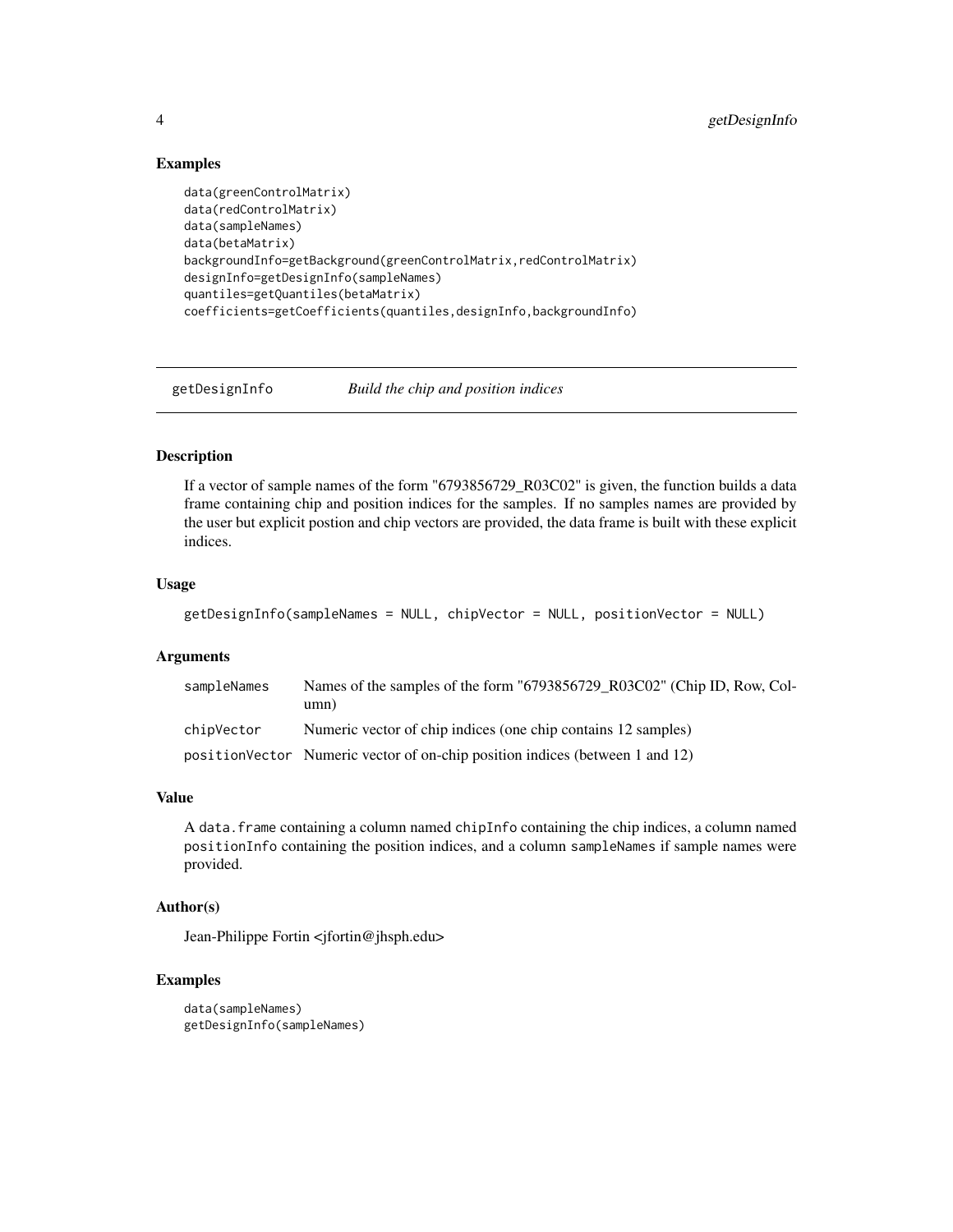<span id="page-4-1"></span><span id="page-4-0"></span>

# Description

It returns the percentiles of a betaMatrix for Type I Green, Type I Red and Type II probes. If no list of probes is provided, all probes are taken into account to compute the percentiles.

#### Usage

getQuantiles(betaMatrix,goodProbes=NULL)

#### Arguments

| betaMatrix | matrix containing the Beta values. Rows are probes, columns are samples. |
|------------|--------------------------------------------------------------------------|
| goodProbes | Ids of the probes to be normalized (Id. of the form "cg00000029").       |

# Value

Returns a list of three matrices of percentiles. For Type I green and Type I red probes, the corresponding matrices can be accessed by \$green and \$red. For Type II probes, the matrix can be accessed by \$II

# Author(s)

Jean-Philippe Fortin <jfortin@jhsph.edu>

#### Examples

```
data(greenControlMatrix)
data(redControlMatrix)
data(sampleNames)
data(betaMatrix)
quantiles=getQuantiles(betaMatrix)
```
normalizeARRm *Perform ARRm normalization*

# Description

This function perform Adaptive Robust Regression method (ARRm) normalization on Beta values. The method corrects for background intensity, dye bias and spatial on-chip position. By default, chip mean correction is also performed.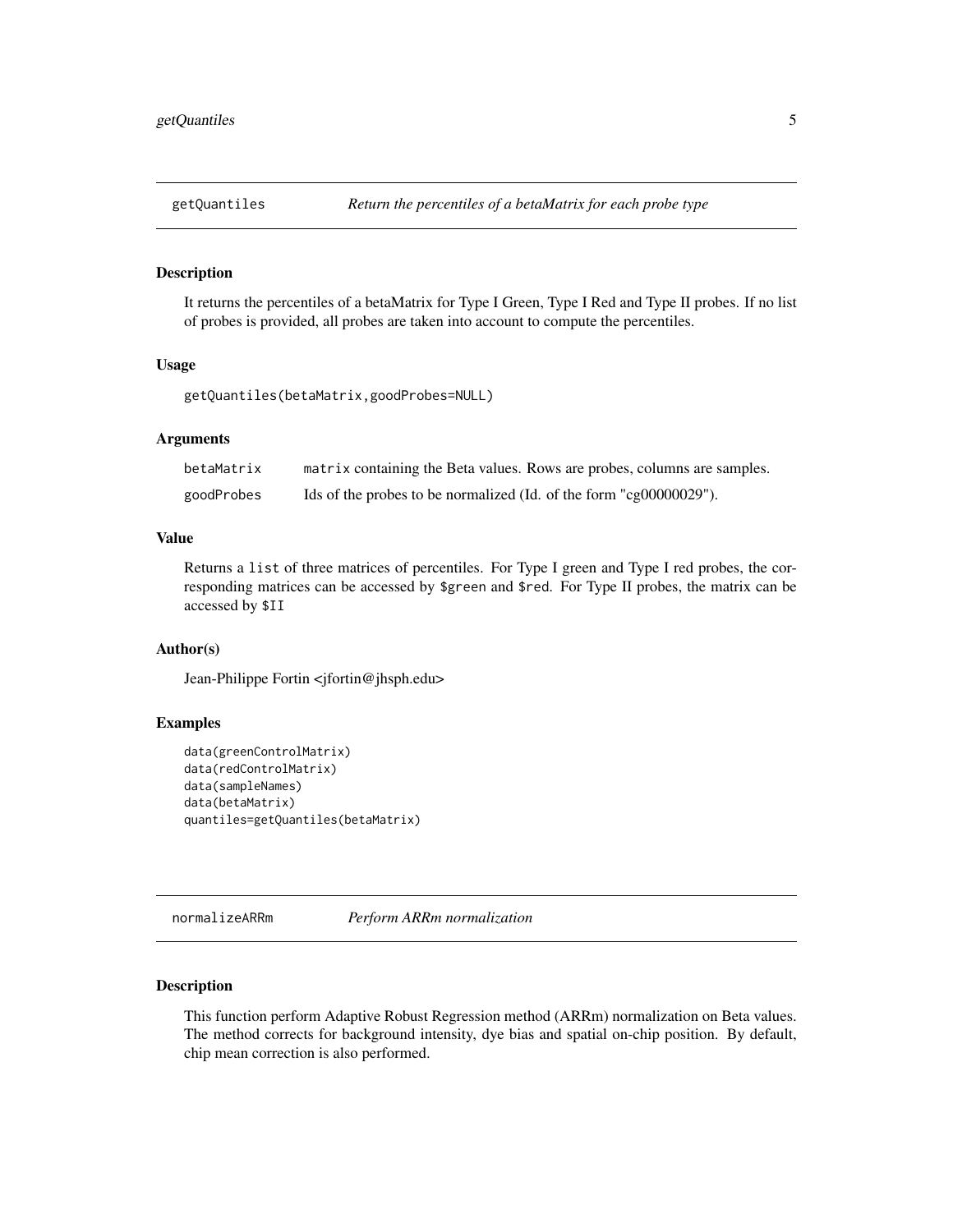#### <span id="page-5-0"></span>Usage

```
normalizeARRm(betaMatrix, designInfo, backgroundInfo, outliers.perc = 0.02,
goodProbes = NULL,chipCorrection=TRUE)
```
#### Arguments

| betaMatrix    | matrix containing the Beta values. Rows are probes, columns are samples.                                                                                                                                               |
|---------------|------------------------------------------------------------------------------------------------------------------------------------------------------------------------------------------------------------------------|
| designInfo    | A data. frame containing a column named chipInfo containing the chip in-<br>dices and a column named position Info containing the position indices                                                                     |
|               | backgroundInfo A data. frame containing two columns: green contains the background in-<br>tensity in the green channel for each sample and red contains the background<br>intensity in the red channel for each sample |
| outliers.perc | Proportion (between 0 and 1) of outliers to be removed from the ARRm regres-<br>sion                                                                                                                                   |
| goodProbes    | Ids of the probes to be normalized (Id. of the form $"cg00000029"$ )                                                                                                                                                   |
|               | chipCorrection logical, should normalization correct for chip mean?                                                                                                                                                    |

#### Value

A matrix containing the normalized Beta values

# Author(s)

Jean-Philippe Fortin <jfortin@jhsph.edu>

# See Also

[getBackground](#page-1-1) to see how to obtain background information from control probes, and [getDesignInfo](#page-3-1) to see how to obtain position and chip indices

```
data(greenControlMatrix)
data(redControlMatrix)
data(sampleNames)
data(betaMatrix)
backgroundInfo=getBackground(greenControlMatrix, redControlMatrix)
designInfo=getDesignInfo(sampleNames)
normMatrix=normalizeARRm(betaMatrix, designInfo, backgroundInfo, outliers.perc = 0.02)
```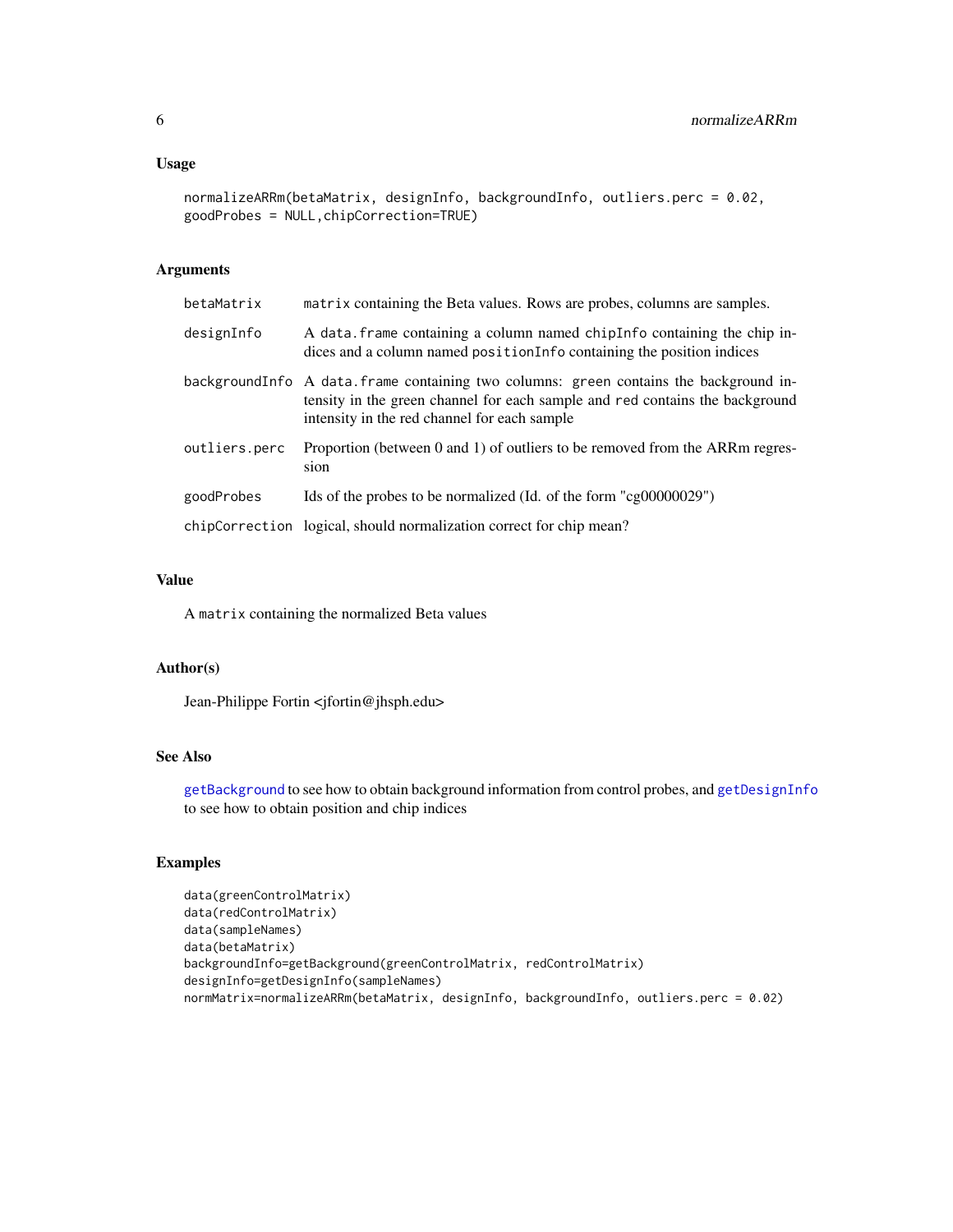<span id="page-6-0"></span>

# Description

For each probe type, and for each sample, deviations from the chip mean are computed for a given percentile. These deviations are plotted against on-chip position.

#### Usage

```
positionPlots(quantiles,designInfo,percentiles=c(25,50,75))
```
# Arguments

| quantiles   | A list containing three matrices. list\$green, list\$red and list\$II must<br>contain respectively the matrices of percentiles obtained from a betaMatrix for<br>the Type I Green probes, Type I Red probes and Type II probes. See getQuantiles. |
|-------------|---------------------------------------------------------------------------------------------------------------------------------------------------------------------------------------------------------------------------------------------------|
| designInfo  | designInfo matrix returned by getDesignInfo                                                                                                                                                                                                       |
| percentiles | Vector of percentiles to be plotted. By default, the 25th, 50th and 75th per-<br>centiles are plotted. (percentiles=c(25,50,75)).                                                                                                                 |

# Value

Plots are produced and saved as pdf in the current directory.

# Author(s)

Jean-Philippe Fortin <jfortin@jhsph.edu>

```
data(greenControlMatrix)
data(redControlMatrix)
data(sampleNames)
data(betaMatrix)
quantiles=getQuantiles(betaMatrix)
backgroundInfo=getBackground(greenControlMatrix, redControlMatrix)
designInfo=getDesignInfo(sampleNames)
positionPlots(quantiles, designInfo, percentiles=c(25,50,75))
```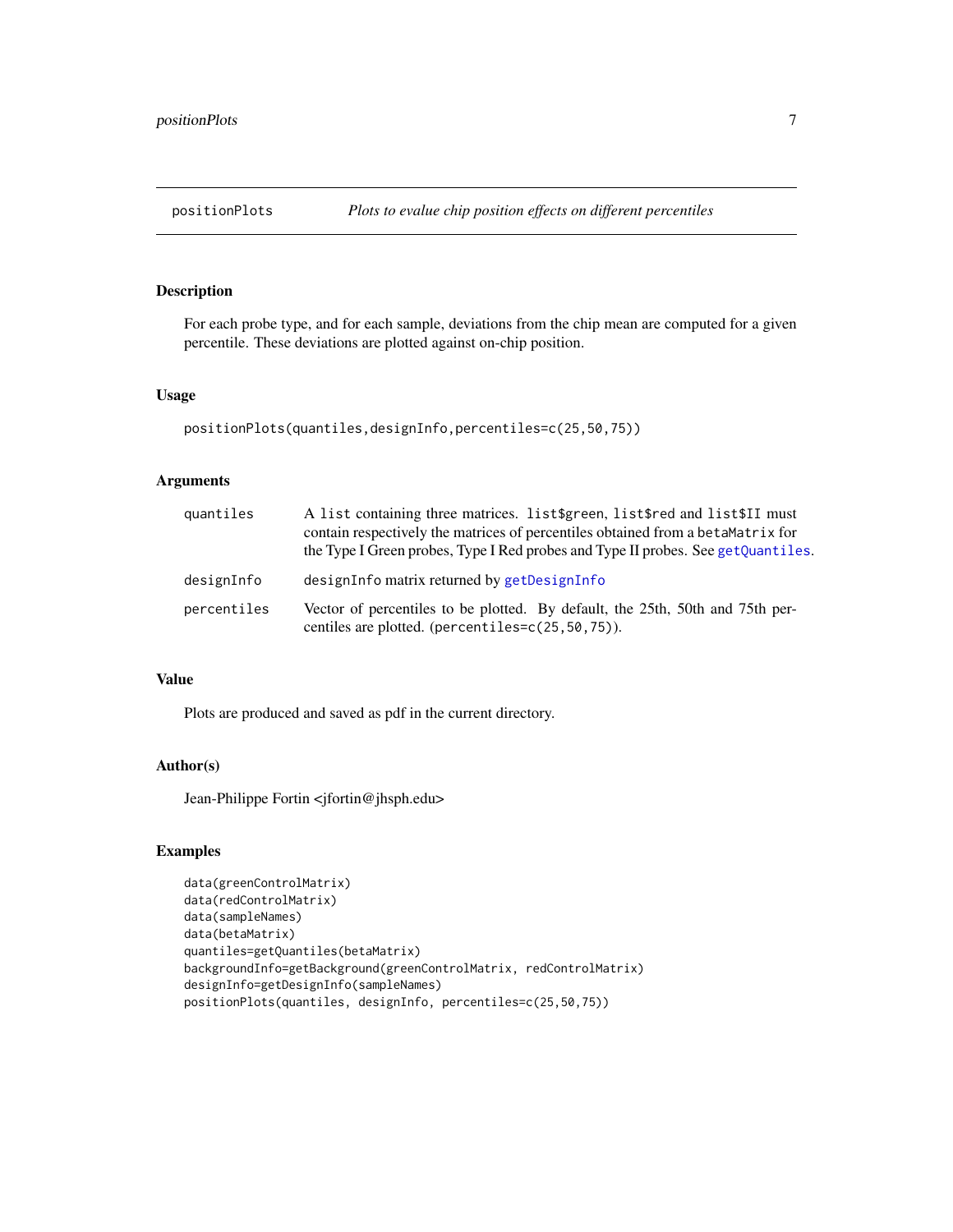#### Description

Probe Design information for the Illumina Infinium HumanMethylation 450k array. To each probe is associated the design type, either Infinium I Green, Infinium I Red or Infinium II. Probe names follows Illumina's annotation (names of the form "cg00000029").

#### Usage

data(ProbesType)

# Format

A data frame containing two columns. \$Probe\_Name contains the names of the probes, and \$Design\_Type contains the design information ("I Green", "I Red" or "II").

#### Examples

data(ProbesType)

| quantilePlots | Diagnostic plots for evaluation of background effects and dye bias ef- |
|---------------|------------------------------------------------------------------------|
|               | <i>fects on different percentiles</i>                                  |

# Description

For each probe type, and for each sample, several percentiles are plotted against background intensity, and also against dye bias.

# Usage

```
quantilePlots(quantiles,backgroundInfo,designInfo,percentilesI=NULL,percentilesII=NULL)
```
# Arguments

| quantiles    | A list containing three matrices. list\$green, list\$red and list\$II must<br>contain respectively the matrices of percentiles obtained from a betaMatrix for<br>the Type I Green probes, Type I Red probes and Type II probes. See getQuantiles. |
|--------------|---------------------------------------------------------------------------------------------------------------------------------------------------------------------------------------------------------------------------------------------------|
| designInfo   | designInfo matrix returned by getDesignInfo                                                                                                                                                                                                       |
|              | backgroundInfo "backgroundInfo" matrix returned by getBackground                                                                                                                                                                                  |
| percentilesI | List of percentiles to be plotted for Type I probes. Must be a vector of integers<br>from 1 to 100. If set to NULL (by default), the sequence $(5,10,,95)$ of percentiles<br>is plotted.                                                          |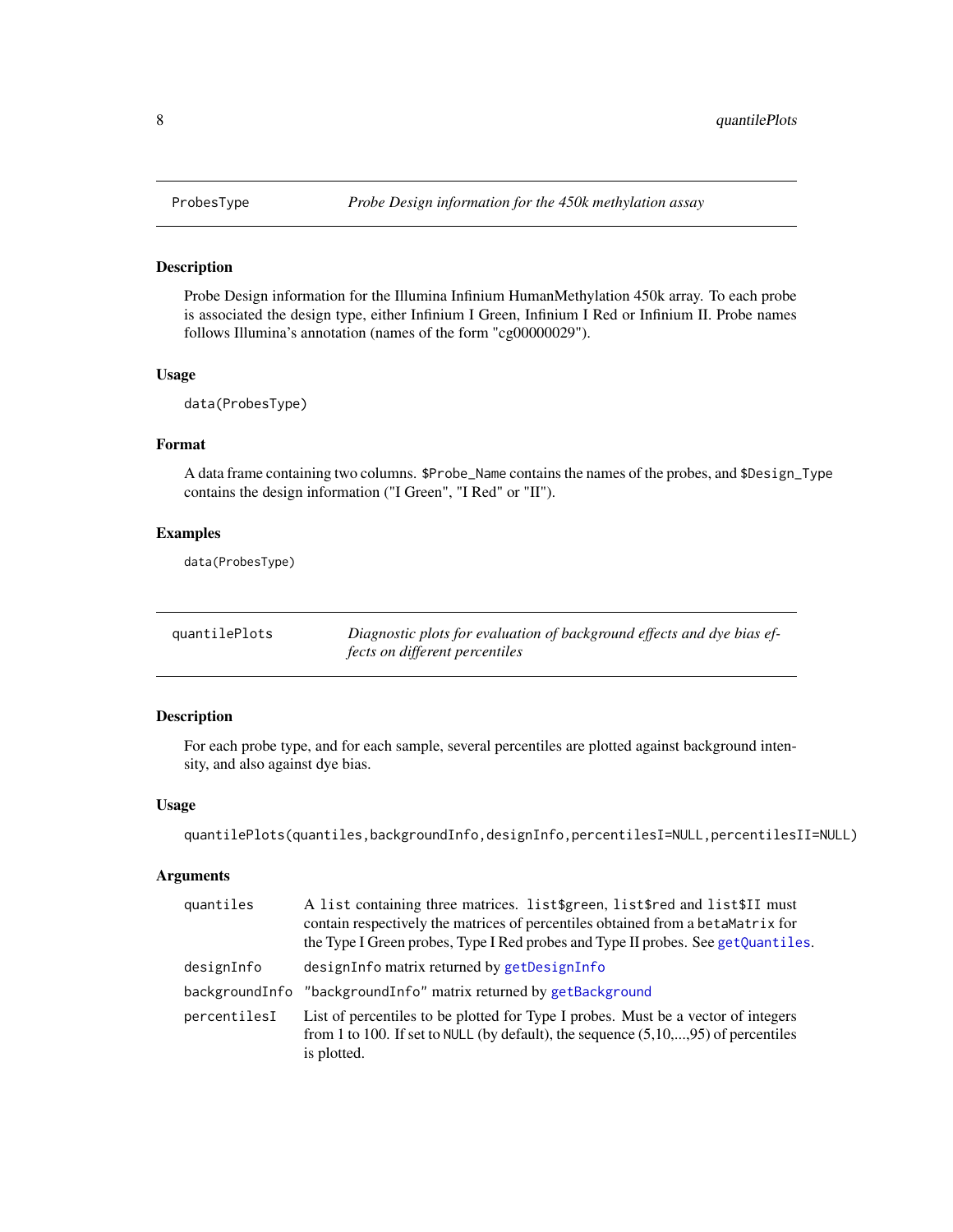# quantilePlots 9

percentilesII List of percentiles to be plotted for Type II probes. Must be a vector of integers from 1 to 100. If set to NULL (by default), the sequence (10,20,...,90) of percentiles is plotted.

# Value

Plots are produced and saved as pdf in the current directory.

#### Author(s)

Jean-Philippe Fortin <jfortin@jhsph.edu>

```
data(greenControlMatrix)
data(redControlMatrix)
data(sampleNames)
data(betaMatrix)
quantiles=getQuantiles(betaMatrix)
backgroundInfo=getBackground(greenControlMatrix, redControlMatrix)
designInfo=getDesignInfo(sampleNames)
quantilePlots(quantiles, backgroundInfo, designInfo)
```